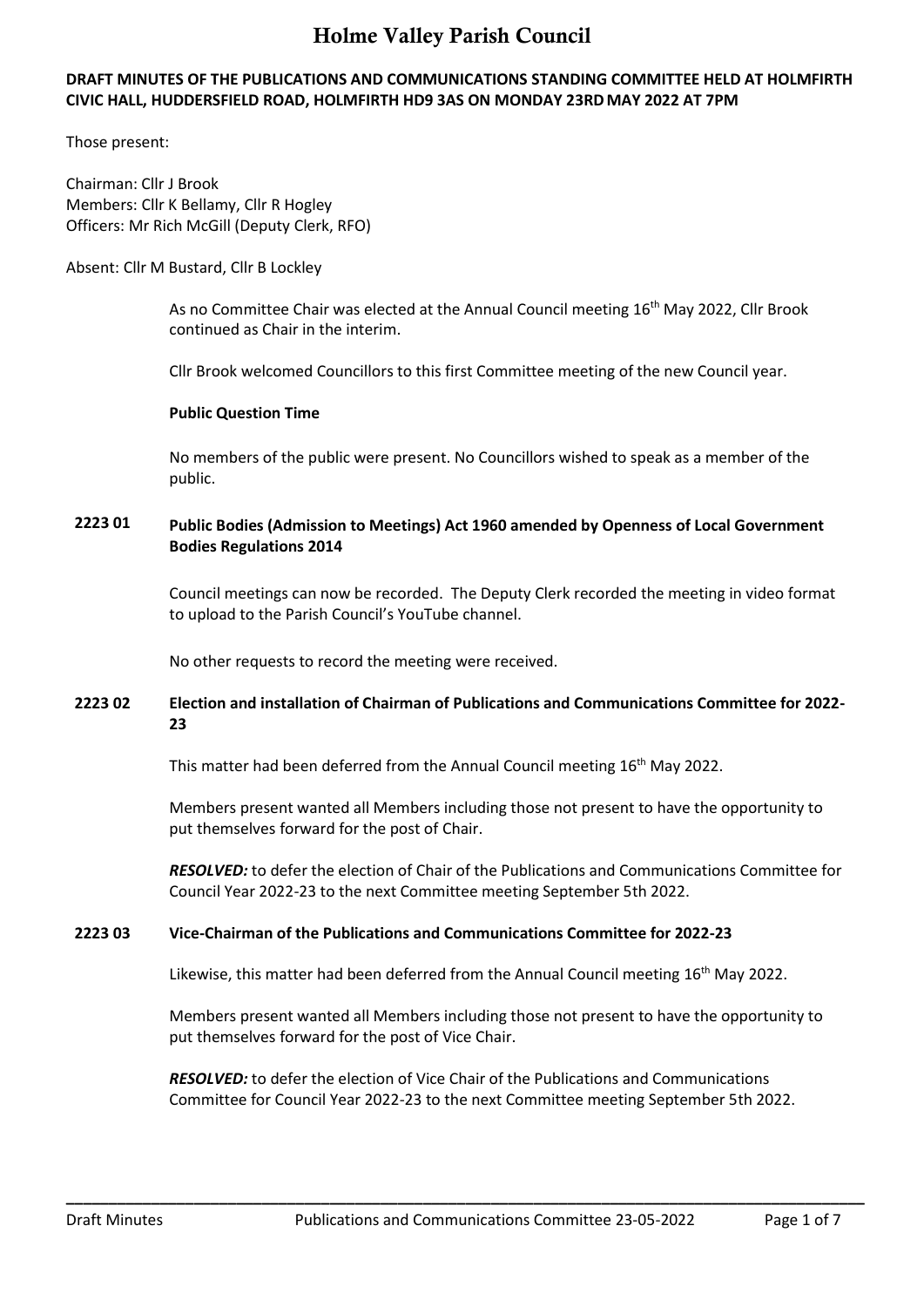### **2223 04 Apologies and reasons for absence**

Two Members were not in attendance and the Officer had not received apologies. However, the Deputy Clerk is not the regular, designated Committee Officer and he was not able to check apologies that might have been sent to the Clerk's email account. *RESOLVED:* to defer approval of any apologies received to the next meeting.

### **2223 05 Members' and Officers' personal and disclosable pecuniary interests in items on the agenda**

None were declared

**2223 06 Written requests for new DPI dispensations**

No written requests for new DPI dispensations had been received.

#### **2223 07 Items on the agenda to be discussed in private session**

*RESOLVED:* no items to be discussed in private session.

#### **2223 08 The Minutes of the previous Committee meeting**

*NOTED:* the Minutes of the Publications and Communications Standing Committee Meeting held on 21 March 2022, numbered 2122 61 to 2122 68 inclusive, already approved by Council.

#### **FINANCIAL MATTERS**

#### **2223 09 Committee Finance Report**

The RFO reported on the year-to-date expenditure against the Committee's budgets which all related to the Platinum Jubilee Wildflowers Project. Cllr Hogley reported that some smaller expenses would further accrue to this project, and later in the year a larger expenditure on trees for local schools would also be incurred.

*NOTED:* the monies available from the 2022-23 budget in relation to upcoming agenda items and the year-to-date expenditure.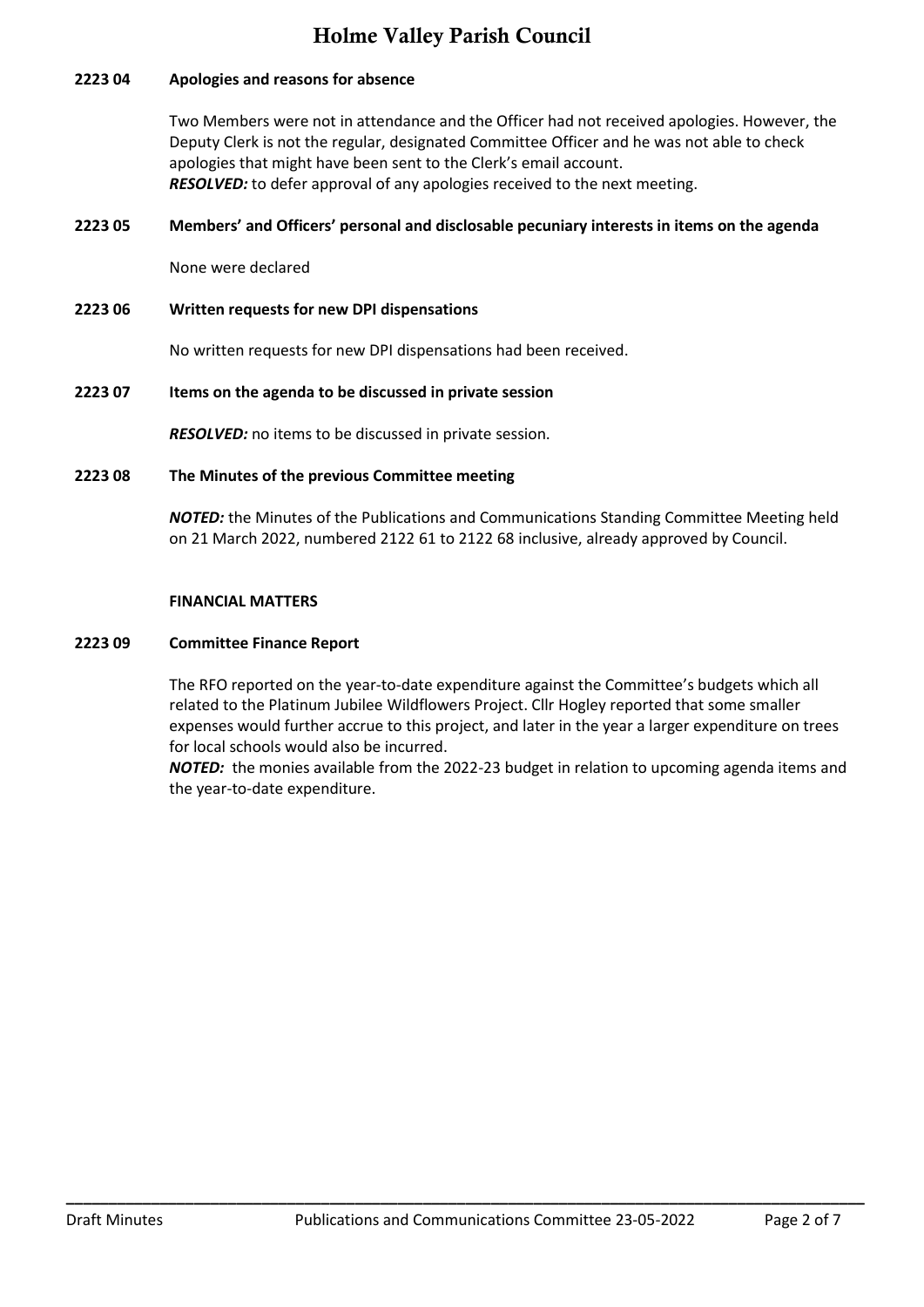### **2223 10 Her Majesty the Queen's Platinum Jubilee Celebrations**

*NOTED:* two beacon lighting events in the Holme Valley to mark the Jubilee. Both will have official, Parish Council representation. They are:

- 1. Cliff Recreation Ground, Holmfirth under the stewardship of *Friends of Cliff Recreation Ground, -* Vice Chair of Council, Cllr Blacka, and Cllr Hogley in attendance.
- 2. The lighting of a beacon at Holme Moss, the beacon provided and managed by the Royal Institution of Chartered Surveyors (RICS) as part of the UK's Anchor Chain of beacons, - Chairman of Holme Valley Parish Council, Cllr Brook in attendance.

Furthermore, it was noted that there are a range of smaller events being held across the Parish, several of which had been supported through Parish Council grant awards, including Platinum Jubilee Small Grant awards from this Committee. Some of these have informally requested HVPC representation.

*RESOLVED*: The Deputy Clerk would circulate details of other local events to ward Councillors who may wish to attend on behalf of the Parish Council.

The Chairman of Council asked that he be given as much notice as possible if his presence is requested at events because he has limited availability.

Councillors considered sending a greetings card to Her Majesty.

*RESOLVED*: Officers would send a Beebomb with accompanying card to Her Majesty the Queen to celebrate her Jubilee. Cllr Hogley would forward a Beebomb.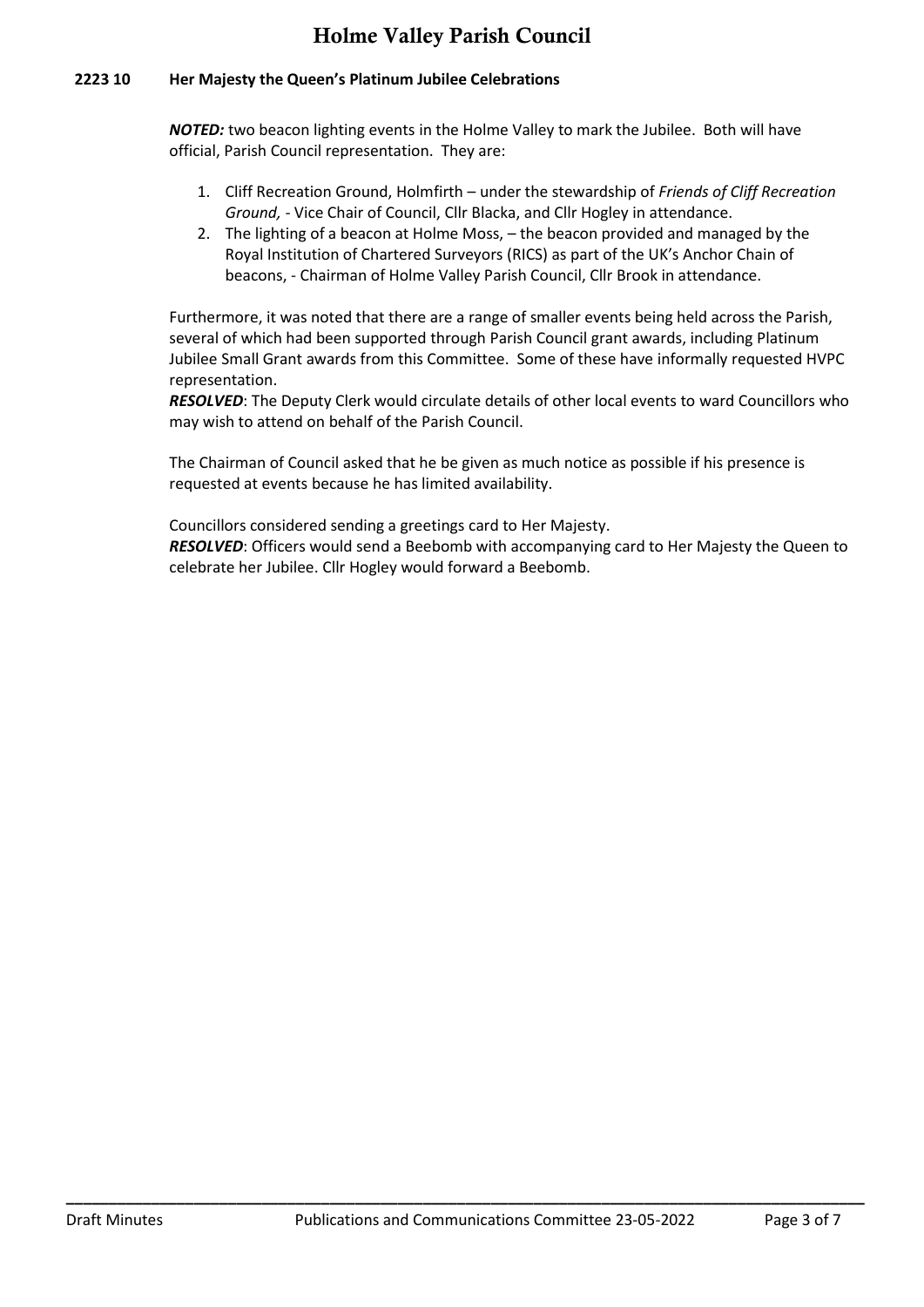### **2223 11 Covid Memorial update**

The Clerk had reported. Following on from the Committee's consideration of a free-standing or wall-mounted tree design, the Clerk had emailed the artist, Mick Kirby-Geddes, to ascertain what kind of memorial might be possible within the budget of £5,000, and to communicate the key points raised on  $7<sup>th</sup>$  February 2022 regarding the memorial. Mr Kirby-Geddes replied that, for £5,000, a sculpture can be created from galvanised steel, powder-coated to ensure durability and installed. The Clerk had yet to make initial approaches regarding possible locations for the memorial. These will be reported back at the meeting on 5th September 2022 after which a working party can be established to take the project forward. Holmside Memorial Gardens was considered one potential site along with outside the Civic Hall.

*NOTED***:** Members noted the progress regarding the commissioning of the memorial.

The artist had questioned whether the Committee wished this to be very much a COVID-specific memorial or whether the sculpture can morph in time to being a more general memorial tree. *RESOLVED:* The Committee resolved that the tree would be a COVID-specific memorial.

Members considered a dateline for the memorial tree.

*RESOLVED:* The Committee resolved that the tree should be commissioned and installed during this Council year 2022-23.

Members considered other arrangements needed for the establishment of the memorial. *RESOLVED:* The Committee resolved that an Officer would consult with Kirklees Council regarding applying to install a memorial, permissions needed, getting statutory heritage planning approval, and securing any necessary licence.

*RESOLVED:* The Committee resolved that an Officer would investigate the sort of memorial tags which would adorn the tree including, for example, the tags that the artist had used on similar projects.

The artist would also be asked about the possibility of engraving pertinent phrases, - such as "Neighbourliness," "Mutual Aid," "Community," - onto the tree itself. A name for the Tree would be considered in future.

#### **2223 12 Honley Show Advertising/Sponsorship**

Honley Show Company Ltd had submitted a costed sponsorship proposal amounting to £1,000 for consideration by the Committee.

*RESOLVED:* The Parish Council agreed to sponsor the 8–16-year-old Centenary Handicrafts award, which it had sponsored last year, to the amount of £100. The Honley Show organisers could use this money as they saw fit as long as the money was used to promote the award, - that is, for example, either as prize money or towards publicising the competition. This expenditure would come from 4610 Publications and Publicity.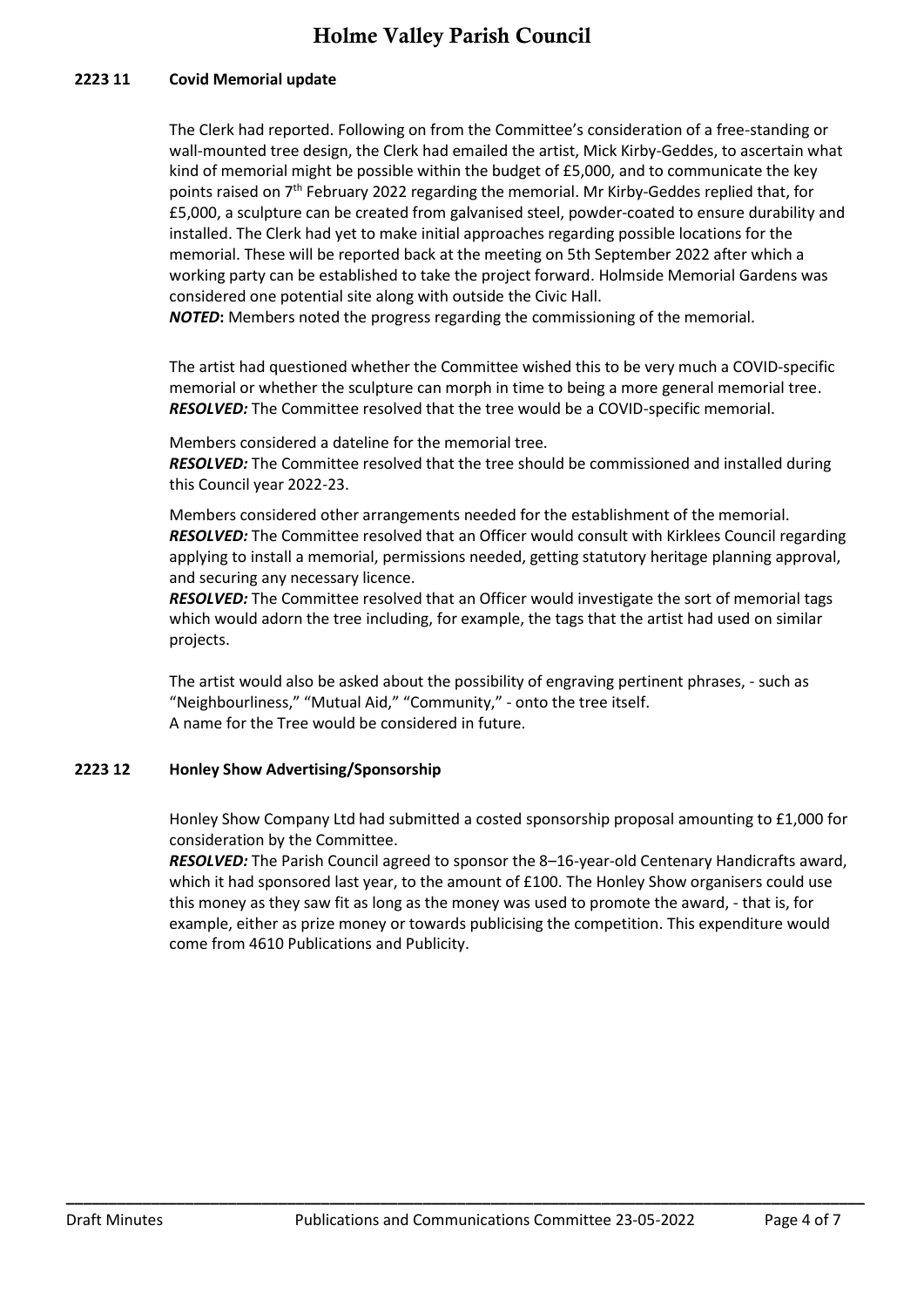### **COMMUNITY ENGAGEMENT**

#### **2223 13 Tidy Trader Awards 2022**

Members considered arrangements for a possible revival of the Tidy Trader Awards.

*RESOLVED: that the Tidy Trader Awards be revived in 2022.* 

Specifically,

- The award would continue with two gold award winners and at least three silver award winners. There was some flexibility with the amount of silver awards.
- There would not be a bronze award.
- Designated ward Councillors would be asked to retrieve the gold awards which were presented to the previous winners, - Devour of Thongsbridge and Taylors Foodstore of Honley. As a ward Councillor for Wooldale, Cllr Brook would retrieve the trophy from Devour. As a ward Councillor for Honley, Cllr Greaves would be asked to retrieve the trophy from Taylors.
- The Parish Council would look to revive the wording of criteria of the previous award, regarding the award being essentially for the external appearance of a business and did not want to over-complicate the criteria.
- Councillors would be invited to submit up to 2 nominations for the awards. Nominations must include a photograph and a narrative description of why the nominee is being proposed.
- The closing date for nominations would be the 19<sup>th</sup> August 2022.
- The winners would be decided at the next Committee meeting September  $5<sup>th</sup>$  2022.
- The Chairman of Council, accompanied by another Councillor, would visit the winners to present the awards at a date to be arranged.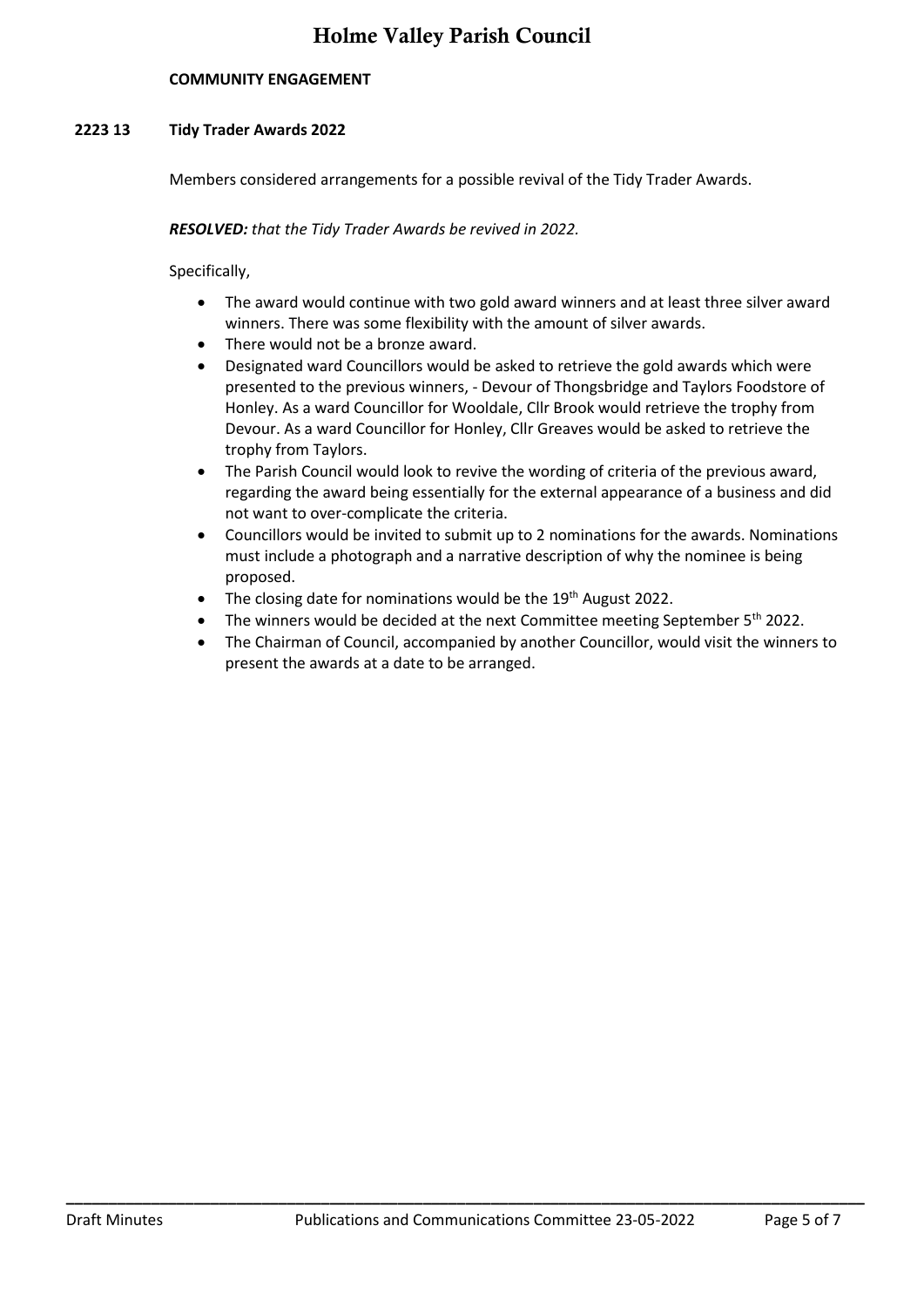#### **MEDIA AND PUBLICITY**

#### **2223 14 Publicising the work of the HOLME VALLEY PARISH COUNCIL through print media**

The demise of the Holme Valley Review has deprived the Council of its main print media channel of communication. With the publication of the Annual Report pending, the Clerk has investigated other possibilities for getting printed copy of the Council's work to Parish households. Members considered print-media options for publicising the work of Holme Valley Parish Council.

#### *RESOLVED:*

- i. That the Parish Council would have a one-page feature in each monthly edition of Tito magazine. This would be engaged as soon as possible with start-up stories of the election of the new Chair and Vice Chair of Council, and photo stories of the Jubilee Wildflower Project, Beacons, Tidy Trader awards.
- ii. That a formal annual report would be produced, published online and available in paper format in small quantities at places like the Civic Hall. The Deputy Clerk would investigate how widely distributed and in what formats the annual report needs to be to meet the Council's responsibilities.
- iii. That a more friendly, engaging and accessible publication in an A5 booklet/leaflet format be produced annually to be sent via Royal Mail to all households of the Holme Valley. The first edition would be issued by September 2022. This would, firstly, introduce the variety of work of the Parish Council and, secondly, encourage local people to consider standing for the Parish Council in the new Council term starting in 2023. Once the annual report was finished, Cllr Hogley would work with Officers to produce content for this booklet. Cllr Hogley would also support Officers with arrangements with Royal Mail.
- iv. That Officers would investigate the range of community publications within the Holme Valley, - like Hepworth "Focus" and Hade Edge "Breeze," for example, - with a view to supplying a once-a-year, tailored article in each about the Parish Council's work in that specific area.

#### **2223 15 Social media and website coverage**

The Committee noted that the Deputy Clerk/RFO continued to post items relevant to the work of the Parish Council to the HVPC website and Facebook page, - for example, photographs and information about the Community Champion award winners. Members considered ongoing news stories.

*RESOLVED:* the Deputy Clerk would post news items on the elections of the Chair and Vice Chair of Council to the Parish Council's website and Facebook page with photos.

Members discussed the dormant Holme Valley Parish Council twitter page. Members did not know how to access this page either to manage it or to delete it. *RESOLVED:* Cllr K Bellamy would ask Kirklees Cllr D Bellamy if she had access to the page.